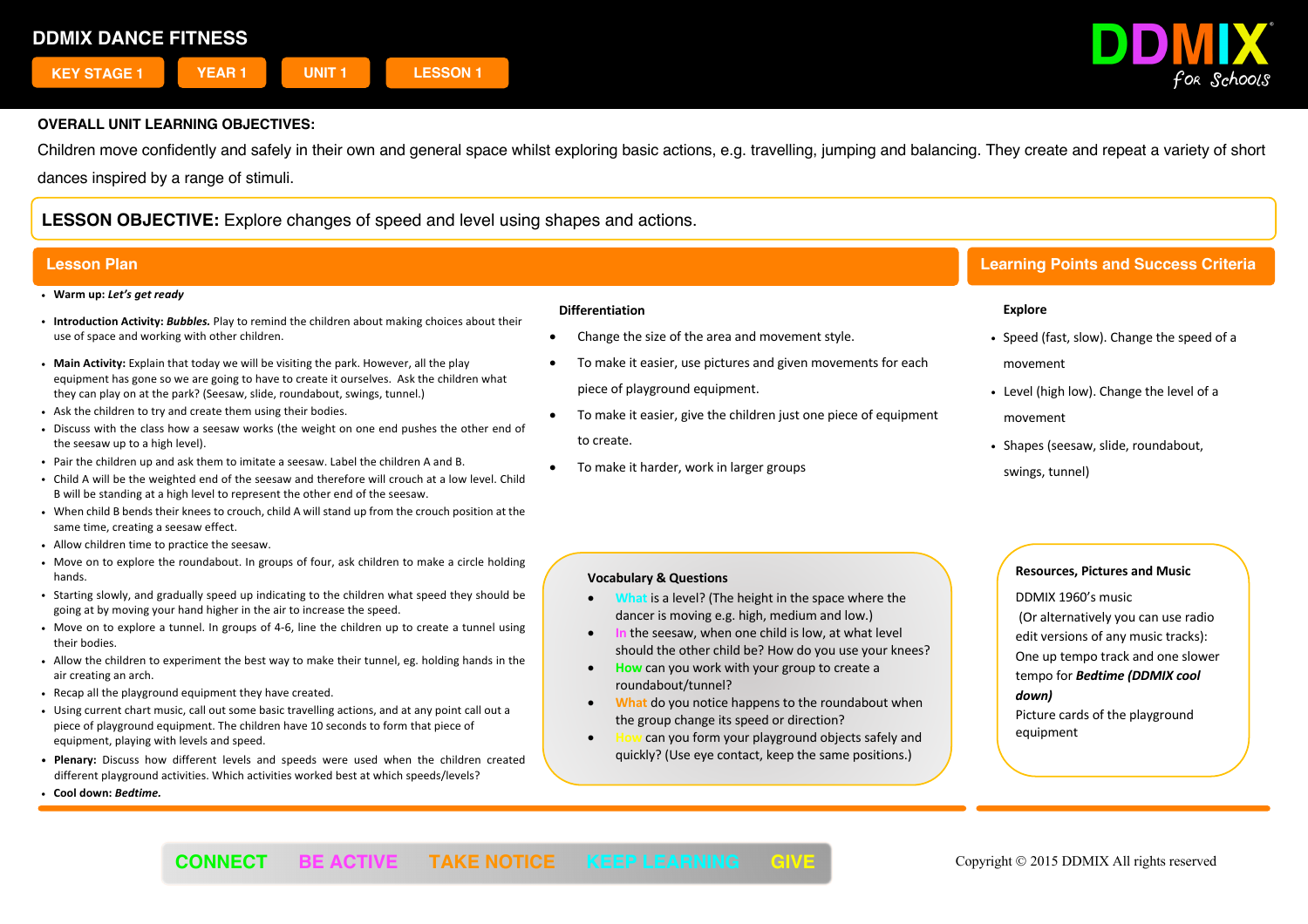

Children move confidently and safely in their own and general space whilst exploring basic actions, e.g. travelling, jumping and balancing. They create and repeat a variety of short dances inspired by a range of stimuli.

**LESSON OBJECTIVE:** Create the beginning of a dance sequence.

## **Lesson Plan**

- ! **Warm up:** *Let's get ready*
- ! **Introduction Activity:** *What shape can you make?* Use this activity to encourage teamwork amongst the children by making shapes with their bodies in their groups.
- ! **Main Activity:** Recap the playground equipment that the children created in the previous lesson.
- ! Explain to the children that we are going to create a dance sequence about a brilliant day at the park, however all dances require a beginning so ask the children where did they begin their day? In their bed. Ask children to imitate getting into bed to begin the dance. The dance beginning requires stillness so that it is clear the audience know the dance is about to start.
- ! Park dance beginning:
- $\cdot$  Hold still pose in bed 8 counts
- ! Using 8 counts for each movement or gesture, begin to build a sequence, e.g. waking up and yawning for 8 counts.
- ! Using ideas from the warm up, get the children to put their hand up to pick a movement that they do in the mornings, e.g. brushing teeth.
- ! Build up the sequence, allowing the children to recap after adding each new movement.
- . Waking up and yawning for 8 counts.
- ! Waking up and yawning for 8 counts. Walking on the spot to the bathroom for 8 counts.
- ! Waking up and yawning for 8 counts. Walking on the spot to the bathroom for 8 counts. Brushing teeth for 8 counts
- . Make sure there is variation between movements. Encourage the use of travelling movements between each gesture to create a clear narrative, e.g. Skipping to get to the park. Develop the sequence to arrive at the park.
- ! Using two pieces of playground equipment from the previous week (Seesaw, slide, roundabout, swings, tunnel), encourage the children to create a middle sequence for the dance (e.g. beginning – tunnel – roundabout) using a suggested 8-16 counts for each piece.
- Practise the whole dance sequence
- ! **Plenary:** Discuss the beginning of the dance including where the dance begins and why it is important for dances to have a clear beginning.
- ! **Cool down:** *Bedtime*

### **Differentiation**

- To make it easier, use only one shape to continue sequence
- . To make it harder, children create all different items of playground equipment.
- ! To make it harder, include their own movements within the beginning and create more/different shapes and actions for playground equipment.

## **Learning Points and Success**

**Criteria**

- . Stillness to indicate the beginning of a dance
- Use of gesture and movement
- Movement or gesture to last for 8 counts

## **Vocabulary & Questions**

- **Why** should the sequence start with stillness? (To show the audience the dance is about to begin.)
- **How** can you use gestures to show the audience where you are or what you are doing?
- **Which** travelling movement can you use to get to the park.
- **Is** each gesture/movement clear? Are there any changes that could improve the flow of the dance?
- **How** many counts did your group need to create the playground equipment? Can it be done more quickly?

## **Resources, Pictures and Music**

DDMIX 1960's music

(Or alternatively you can use radio edit versions of any music tracks): One up tempo track and one slower tempo for *Bedtime (DDMIX cool down)*

Picture cards of the playground equipment

# í **CONNECT BE ACTIVE TAKE NOTICE KEEP LEARNING GIVE** Copyright © 2015 DDMIX All rights reserved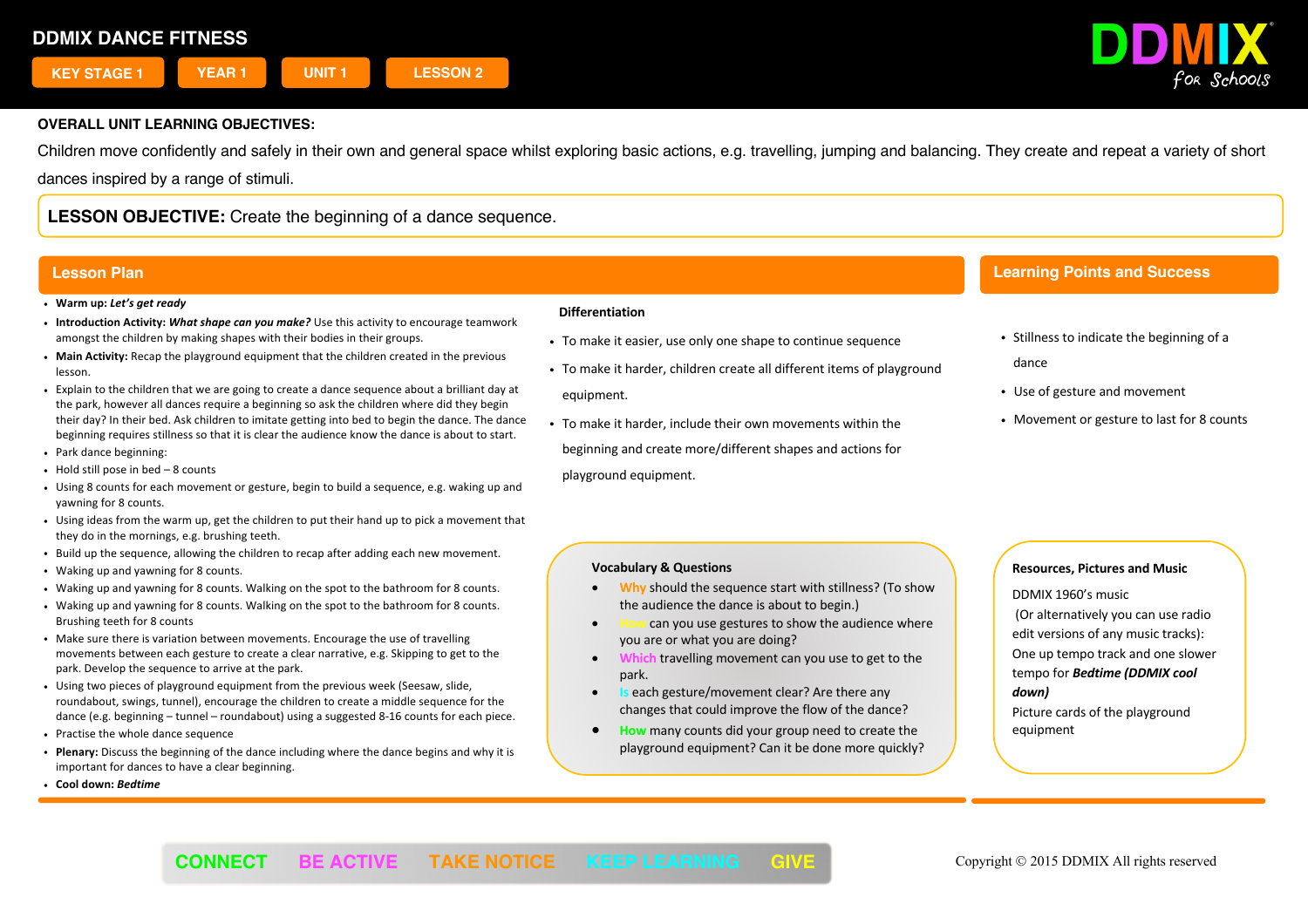

Children move confidently and safely in their own and general space whilst exploring basic actions, e.g. travelling, jumping and balancing. They create and repeat a variety of short dances inspired by a range of stimuli.

**LESSON OBJECTIVE:** Create a dance sequence with a clear beginning, middle and end.

- ! **Warm up:** *Let's get ready*
- ! **Introduction Activity:** Recap the dance sequence from the previous lesson, making sure all the actions are being performed to an 8-count beat.
- ! **Main Activity:** Explain to the class that we have created a beginning and a middle to our dance sequence. We now need to create an ending to show the audience that the dance has finished.
- ! Give the children time to finish off the middle of their dances that they started to create in the previous session (this will involve 2 shapes from session 1, e.g. tunnel and roundabout).
- ! Ask the children how/where could they end their dance? Where do they normally finish their day?
- ! As a class, children decide how to finish their dance sequence. (This could involve using movements and gestures that have been used in the *Bedtime* cool down.)
- Encourage the use of 8 counts per movement.
- . Practise the sequence and them perform in two halves.
- ! **Plenary/Cool down:** Discuss with the children the story that they have created through their movement and gestures. What did do during different parts of the dance? Why is it important to have moments of stillness at the very beginning and at the end of a dance?

## **Differentiation**

- . To make it easier, repeat one shape twice during the middle section.
- ! To make it harder, add changes of levels and direction to their movements.
- ! To make it harder, create their own ending in small groups with different levels and directions.

## **Vocabulary & Questions**

- **Why** are dancers still at the beginning and the end of a dance? (To show the audience the dance is about to start, or it has finished.)
- **How** did you work with others to create and perform the dance?
- **What** are the three stages of the dance?
- part of the dance needs the most energy?
- **What** gestures/equipment did you see in the group's performance? Which were the clearest? Could you suggest any improvements?

## **Lesson Plan Learning Points and Success Criteria**

### **Dance sequence**

- Beginning, middle and end
- Use gestures and movement in a sequence
- Stillness to show beginning and end of the dance

## **Resources, Pictures and Music**

DDMIX 1960's music (Or alternatively you can use radio edit versions of any music tracks): One up tempo track and one slower tempo for *Bedtime (DDMIX cool down)*

Picture cards of the playground equipment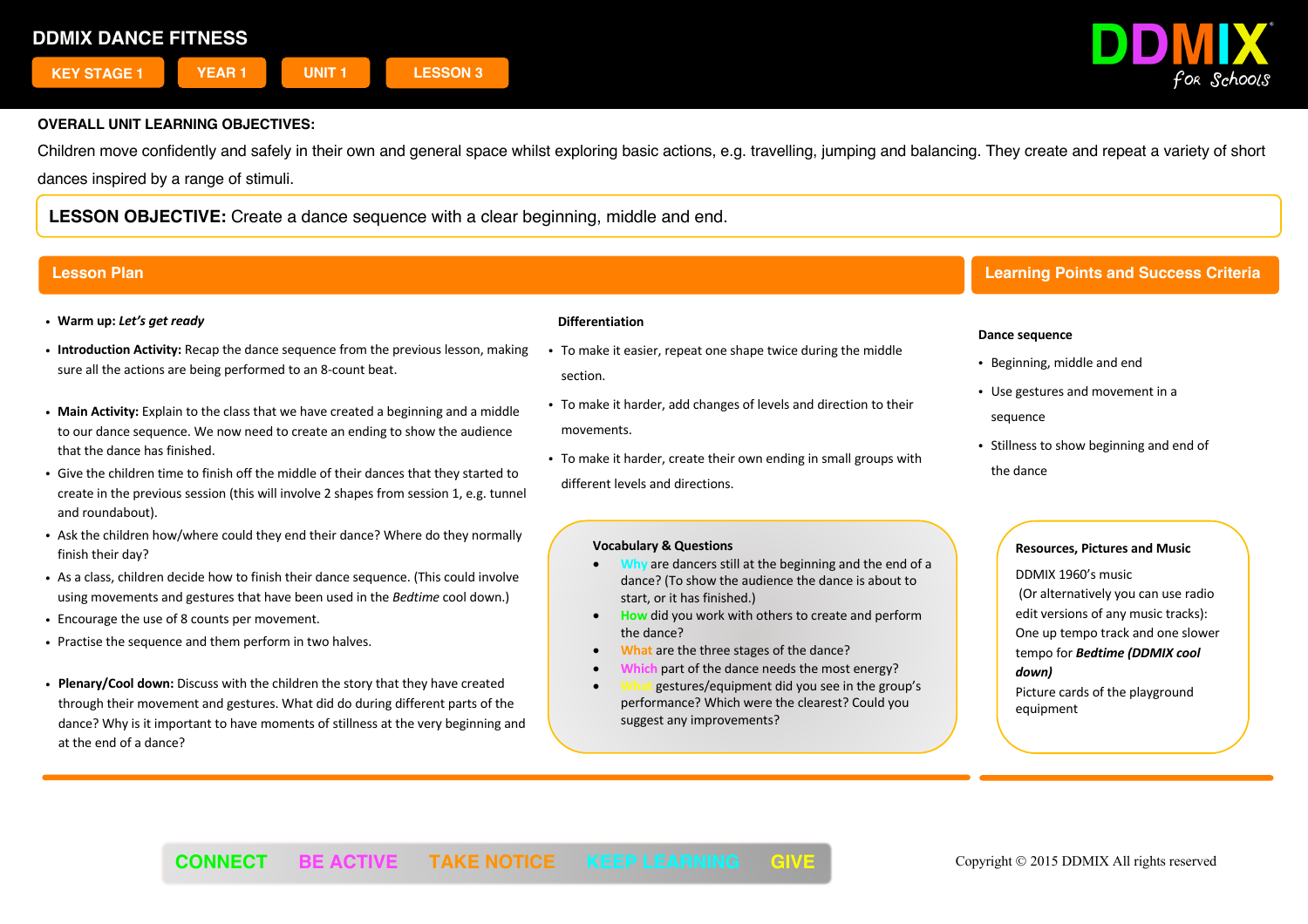

Children move confidently and safely in their own and general space whilst exploring basic actions, e.g. travelling, jumping and balancing. They create and repeat a variety of short dances inspired by a range of stimuli.

**LESSON OBJECTIVE:** Identify qualities of movement and apply them to portray a (toy) character.

## ! **Warm up:** *Remote control.*

- ! **Introduction Activity:** Ask the children to suggest some of their favourite toys and demonstrate how they move. Children move around the room and the teacher calls out different toys that have been mentioned. Encourage the children to move around the room as those toys.
- ! Discuss the different ways the children moved as those toys. E.g. A Toy soldier has sharp and strong movements and a Rag doll has slow, soft and floppy movements.
- ! **Main Activity:** Picking a handful of toys, let the children create different ways for the toys to move using 8 counts for each. For example:
	- Toy soldier: Sharp and Strong 8 marches with sharp arm movements (individually)
	- . Rag doll: Soft and floppy  $-8$  soft and floppy skips (individually)
	- Train: Continuous and slow Perform 8 sliding steps and circular chugging arms (groups of 3)
	- Jack in the box: Strong and explosive Crouch for 6 counts and star jump for 2 counts (groups of 4-5)
- . Recap all the toys that they have created.
- Now get the children to imagine that they are toys in a toy box. When they hear the name of a toy, the children must become that toy and demonstrate the related movement, however if they hear the phrase 'Toys sleep' they must freeze. Repeat allowing them to have a few turns demonstrating the different toy movements
- **Plenary:** Discuss the different qualities associated with each of the toys and the movements used to demonstrate them
- **Cool down:** Using *Bedtime*, adapt it so that the children become toys of their own choice, getting ready to be put back in the toy box.

### **Differentiation**

- To make it easier do not add any arm movements. Simplify the travelling movements i.e. by using walking instead of skipping.
- To make it harder, create a Jack in the box and Train as a group
- To make it harder, move around the area in character.

## **Lesson Plan Learning Points and Success Criteria**

- Speed (fast/slow)
- Energy (strong/soft)
- Flow (smooth/sharp)
- . Move to 8 counts

### **Vocabulary & Questions**

- **Is** your toy strong or soft? (E.g. rag doll is very floppy, soldier is very strong.)
- **How** can you show the correct movement quality with your body?
- **How** fast does your toy move? Does it always move at the same speed? (Train and Jack in the box start slowly but can speed up.)
- **For the class to perform together, how many counts** should each movement last for? (8 counts.)
- character (toy) was the most believable?

### **Resources, Pictures and Music**

DDMIX Charleston or DDMIX Warm up Or alternatively you can use radio edit versions of any music tracks) Picture cards of Toys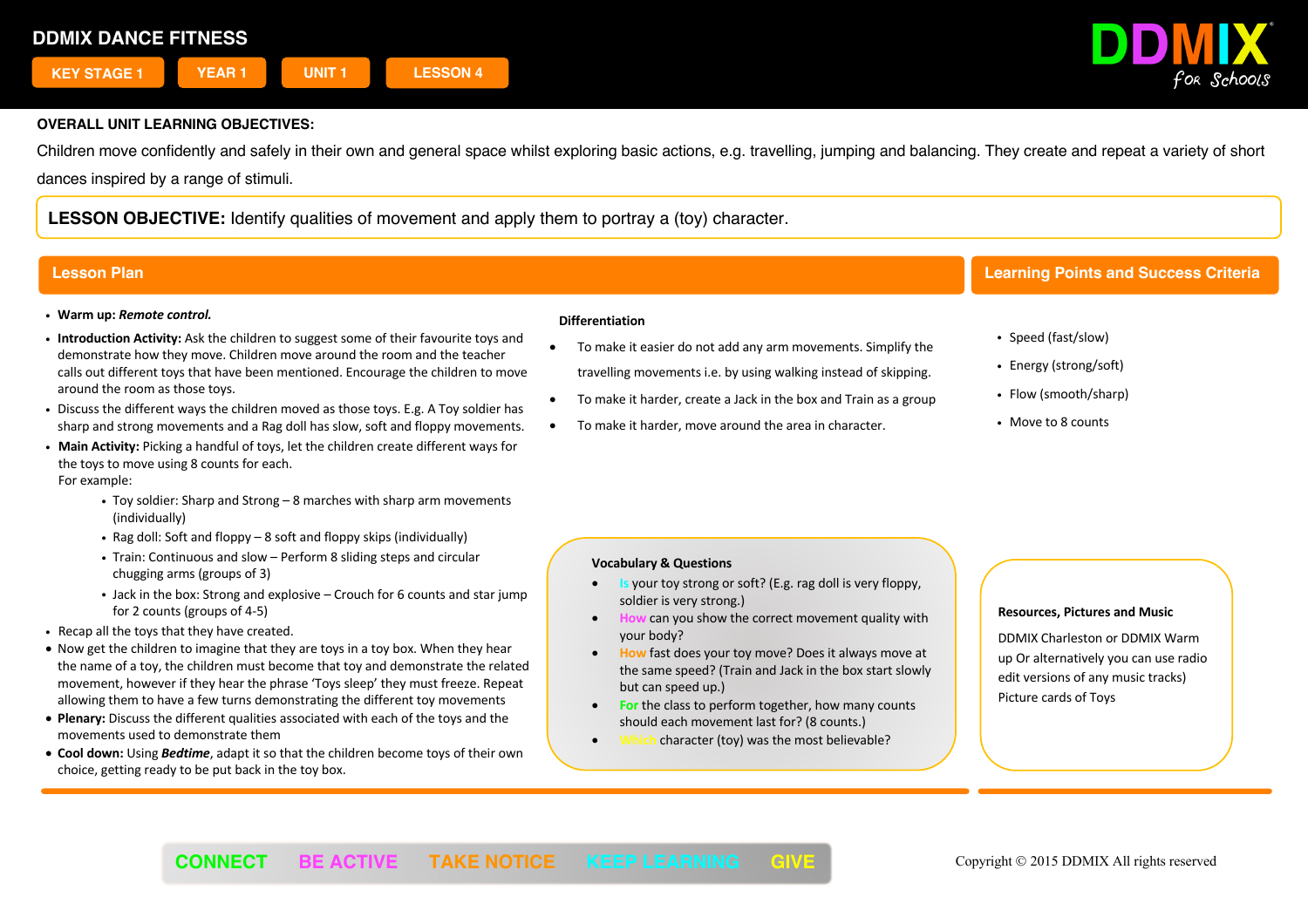

Children move confidently and safely in their own and general space whilst exploring basic actions, e.g. travelling, jumping and balancing. They create and repeat a variety of short dances inspired by a range of stimuli.

**LESSON OBJECTIVE:** Create a dance sequence focusing on movement qualities.

## **Lesson Plan Learning Points and Success Criteria**

- ! **Warm up:** *Move Master,* using toy themed movements
- ! **Main Activity:** Explain to the children that they are going to create a dance sequence using the toys and their movements. This dance must include:

Beginning, middle and an end

- Appropriate movement qualities
- Stillness, movement, gestures

Use of 8 counts

- ! Toy dance beginning: Discuss with the class where toys are kept (in the toy box) children decide on their own starting position of toy soldiers in a toy box.
- . Hold beginning position for 8 counts.
- . Allow 8 counts for toys to wake up/get switched on.
- . Discuss with the class which toy they want to impersonate for the first part of the dance, e.g. rag doll.

Use the Rag doll movement for 8 counts.

- Beginning positon 8 counts
- Beginning position  $-8$  counts. Wake up toys  $-8$  counts
- Beginning position 8 counts. Wake up toys 8 counts. Rag doll skips 8 counts.
- . Keep building on movements allowing the children to select the next toy to include until you have created a basic sequence that links together.

Beginning position - Wake up toys -Rag doll skips -Soldier marches -Jack in the box - Soldier marches to get to the train -Train back to toy box

- . Make sure you keep going back to practise the sequence after adding new movements.
- . Allow children to choose their ending position when they are back in the toy box to finish the dance
- ! Practise the sequence, including working as a group to create the Jack in the box and Train characters.
- ! **Plenary:** Discuss the contrasting movement qualities of the different toys. Children identify the similarities and differences between how the different toys move.
- ! **Cool down:** Using *Bedtime,* adapt so that the children become toys of their choice getting ready to be put back into the toy box.

### **Differentiation**

- To make it harder, children get into larger groups to create the Jack in the Box and the Train.
- To make it easier, repeat movements of one character. perform movements on your own. Use the same beginning and end.
- To make it harder, vary the levels and shapes used.

## **Character**

- ! Beginning, middle and end
- ! Use gestures and movement in a

sequence

. Use appropriate movement qualities

## **Vocabulary & Questions**

- **Why** do dancers remain still at the beginning and the end of a dance? (To show the audience it is about to start, or it has finished.)
- **Which** gestures/movements could you add to suit your character?
- **How** many counts does each movement last for?
- **Why** is it helpful to practice in groups? (Check timing of movements, share ideas, help each other.)
- you using the correct movement quality for each character? How could you make it clearer?

### **Resources, Pictures and Music**

DDMIX Charleston or DDMIX Warm up Or alternatively you can use radio edit versions of any music tracks) Picture cards of Toys